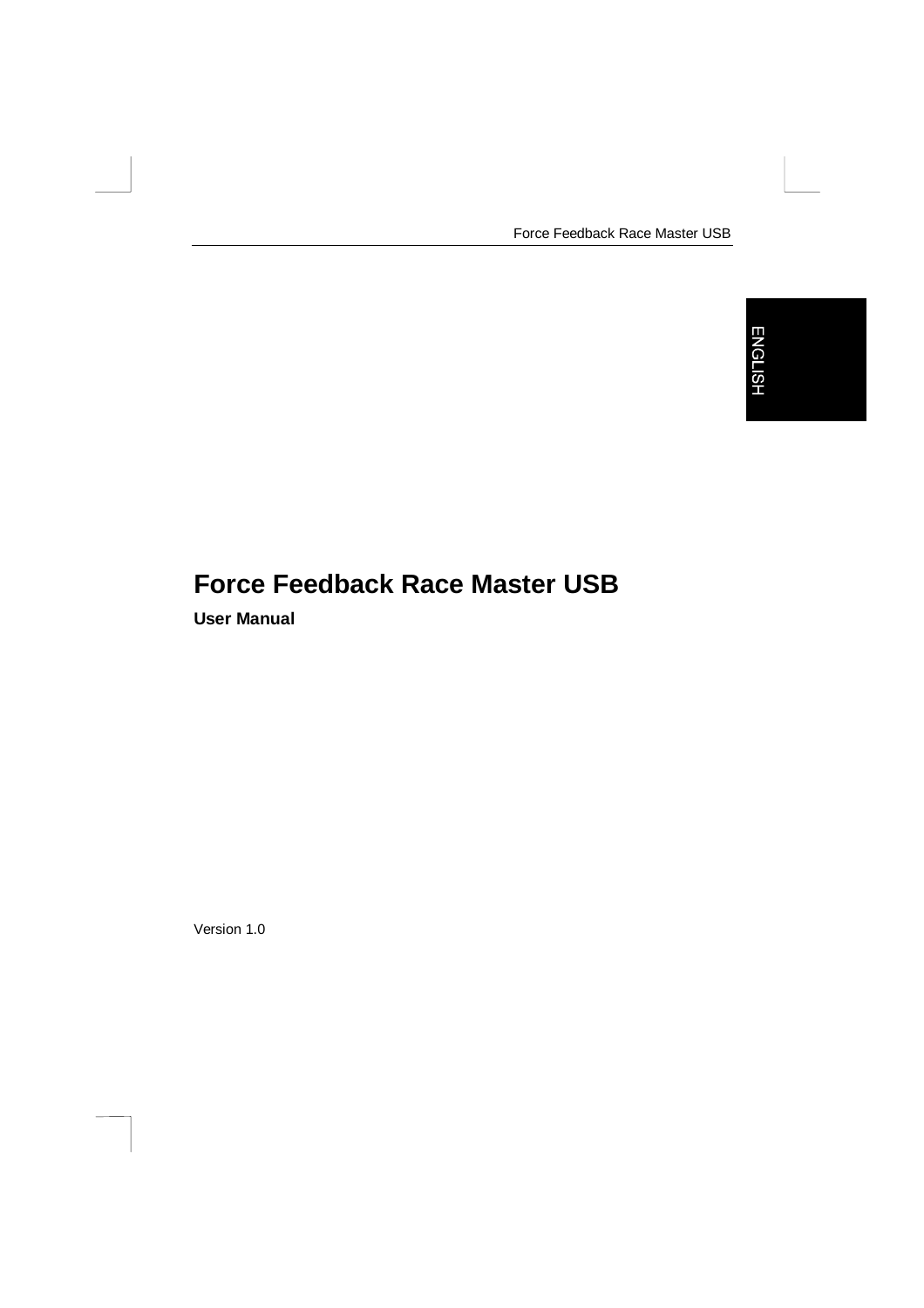## **Thank you**

Thank you very much for purchasing this product from the Trust range. We wish you hours of fun with it. Please read this manual carefully before using the product.

## **Registration**

Register your purchase now at the Trust Internet site (www.trust.com) and you could win one of the fabulous prizes. The web site is also the place to look for dealer addresses, comprehensive product information, drivers, and FAQ (Frequently Asked Questions) sheets.

# **Copyright Statement**

No part of this manual may be reproduced or transmitted, in any form or by any means, electronic or mechanical, including photocopying, recording, or information storage and retrieval systems, for any purpose other than the purchaser's personal use, without the prior written permission of the manufacturer.

## **Disclaimer Statement**

The manufacturer specifically disclaims all warranties, either express or implied, including but not limited to implied warranties of merchantability and fitness for a particular purpose, with respect to the software, the product manual(s) and written materials, and any other accompanying hardware. The manufacturer reserves the right to revise or make improvements to its product at any time and without obligation to notify any person of such revisions or improvements.

In no event shall the manufacturer be liable for any consequential or incidental damages, including any loss of business profits or any other commercial damages, arising out of the use of its product.

\* All company or product names are trademarks or registered trademarks or service marks of their respective owners.

01 UK 11132 FFRMUSB.DOC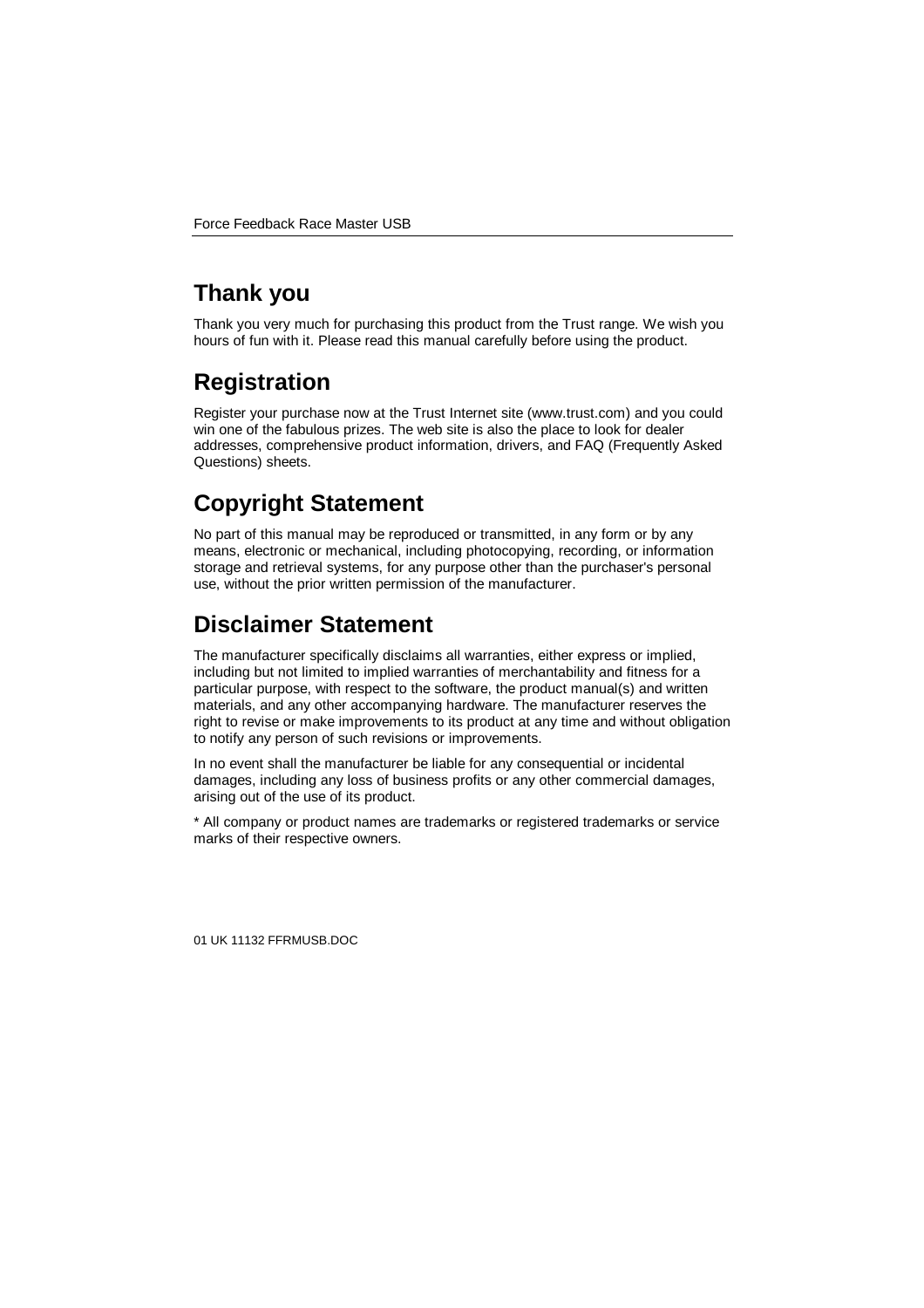$\mathbf{1}$ 

## **Contents**

| $\mathbf 1$ |                  |  |               |  |
|-------------|------------------|--|---------------|--|
| 2.          | E                |  |               |  |
| 3.          |                  |  | <b>NGLISH</b> |  |
| 4.          |                  |  |               |  |
|             | 4.1.             |  |               |  |
|             | 4.2.             |  |               |  |
|             | 4.3.             |  |               |  |
|             | 4.4.             |  |               |  |
| 5.          |                  |  |               |  |
|             | 5.1.             |  |               |  |
|             | 5.2.             |  |               |  |
| 6.          |                  |  |               |  |
|             | 6.1.             |  |               |  |
|             | 6.2.             |  |               |  |
| 7.          |                  |  |               |  |
|             | 71               |  |               |  |
|             | 7.2 <sub>1</sub> |  |               |  |
|             | 7.3.             |  |               |  |
| 8.          |                  |  |               |  |
| 9.          |                  |  |               |  |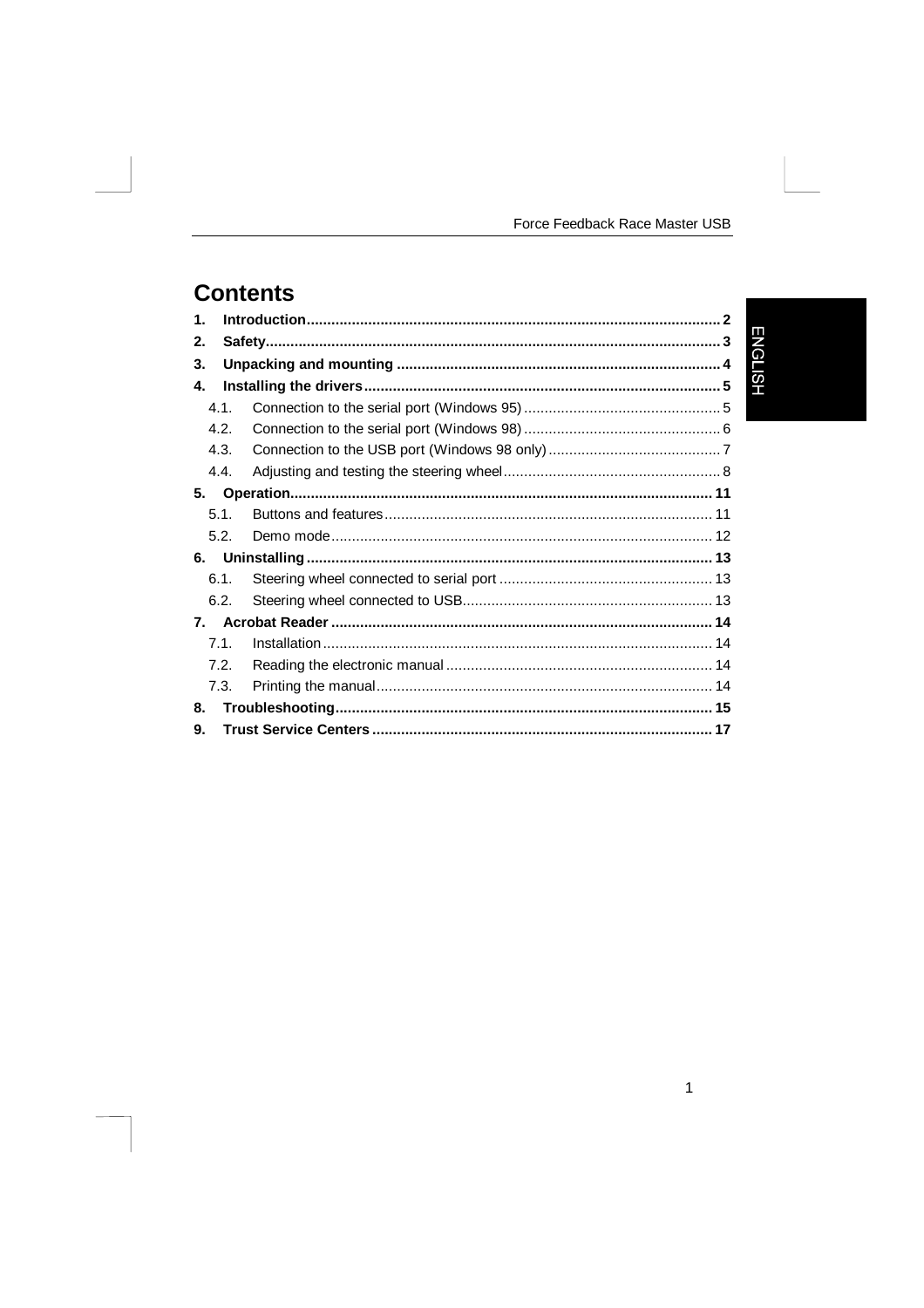## **1. Introduction**

The Trust Force Feedback Race Master USB is an advanced steering wheel for racing games featuring force feedback. The steering wheel is a fully processorcontrolled, digital system. Therefore the steering wheel has to be connected to the computer's serial or USB port instead of to the games port. The driver program will automatically detect to which port the steering wheel has been connected. Please follow the installation instructions carefully, since the installation differs from that of a normal joystick.

**If you have any questions after reading this manual, please contact one of the Trust service centres. You will find information on the service centre nearest to you at the back of this manual. You can also visit the Trust website (www.trust.com) for support, comprehensive product information, drivers, and FAQ (Frequently Asked Questions) sheets.**

#### **Conventions**

This manual uses the following conventions:

'System' Text from a program displayed on the screen.

[data] Key in the text between the square brackets.

Important information will be shown as follows:

**Note:** Do not leave the device out in the rain.

#### **Minimum system requirements**

- Computer with Pentium 166 MHz processor
- 16 MB memory
- 20 MB hard disk drive space
- Free serial or USB port
- 4 Speed CD-ROM player
- Sound card (recommended)
- Windows 95 with DirectX 5.0 or Windows 98
- Games compatible with DirectX 5.0 or better
- **Note:** The steering wheel will not work with DOS, Windows 3.11, or Windows NT. It requires games supporting DirectX 5.0 in Windows 95 or 98.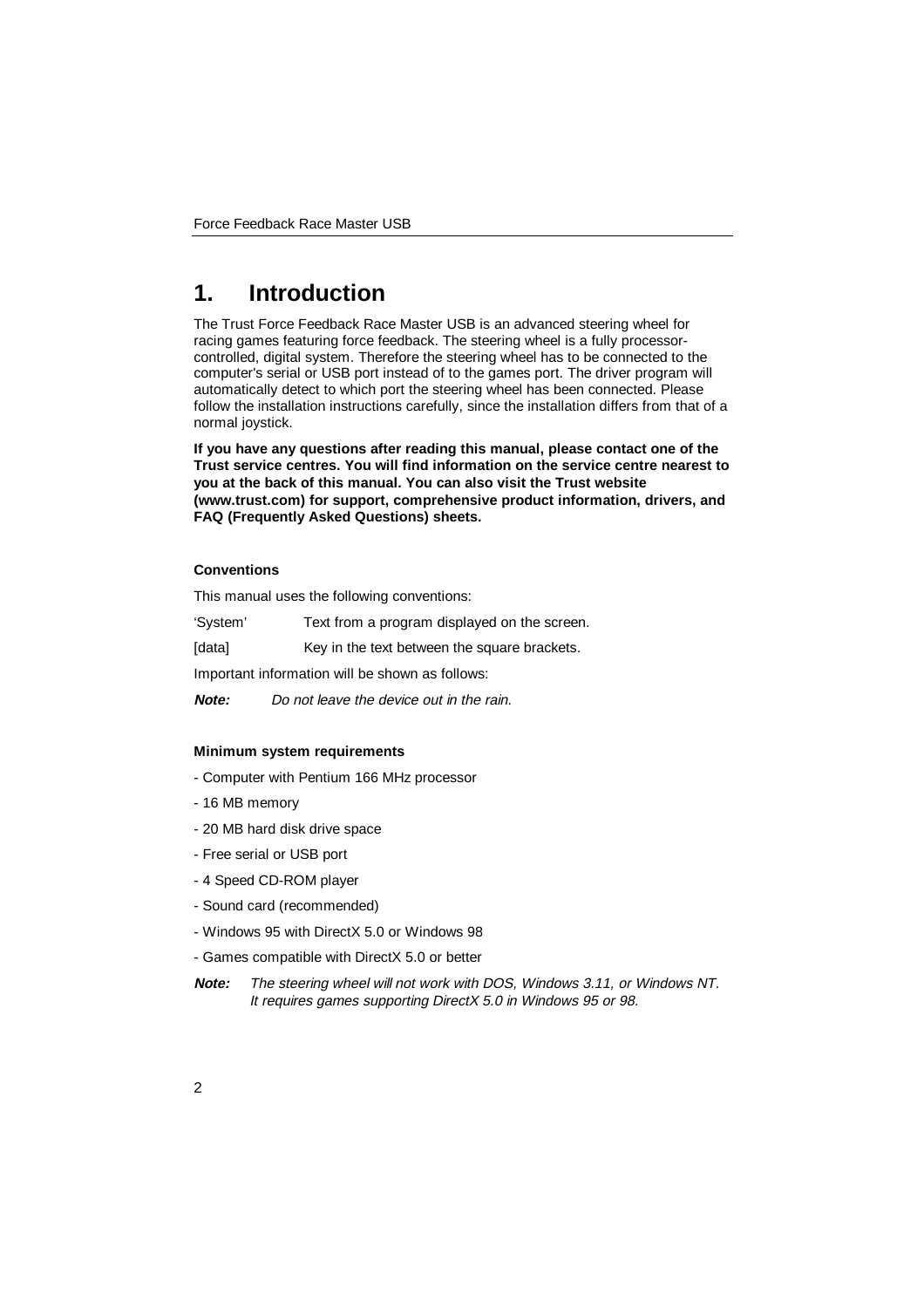## **2. Safety**

Read the following instructions carefully before use:

- 1. Do not use this device in damp or wet environments; e.g., bathrooms, damp basements, swimming pools, etc.
- 2. Never stick anything into the slots on the outside of the equipment. This can cause fire or give strong electrical shocks.
- 3. Do not try to repair the equipment yourself.
- 4. Use the power supply adapter for the Trust Force Feedback Race Master USB only. Connecting the adapter to other equipment like a walkman may cause a fire. Do not use any other adapter than the one supplied to power the Trust Force Feedback Race Master USB.
- 5. You should disconnect the power supply and have the equipment repaired by qualified personnel if:
	- a) the cable or the plug is damaged or worn
	- b) the equipment has come into contact with fluids
	- c) the device is not working normally
	- d) the device has fallen or its casing has been damaged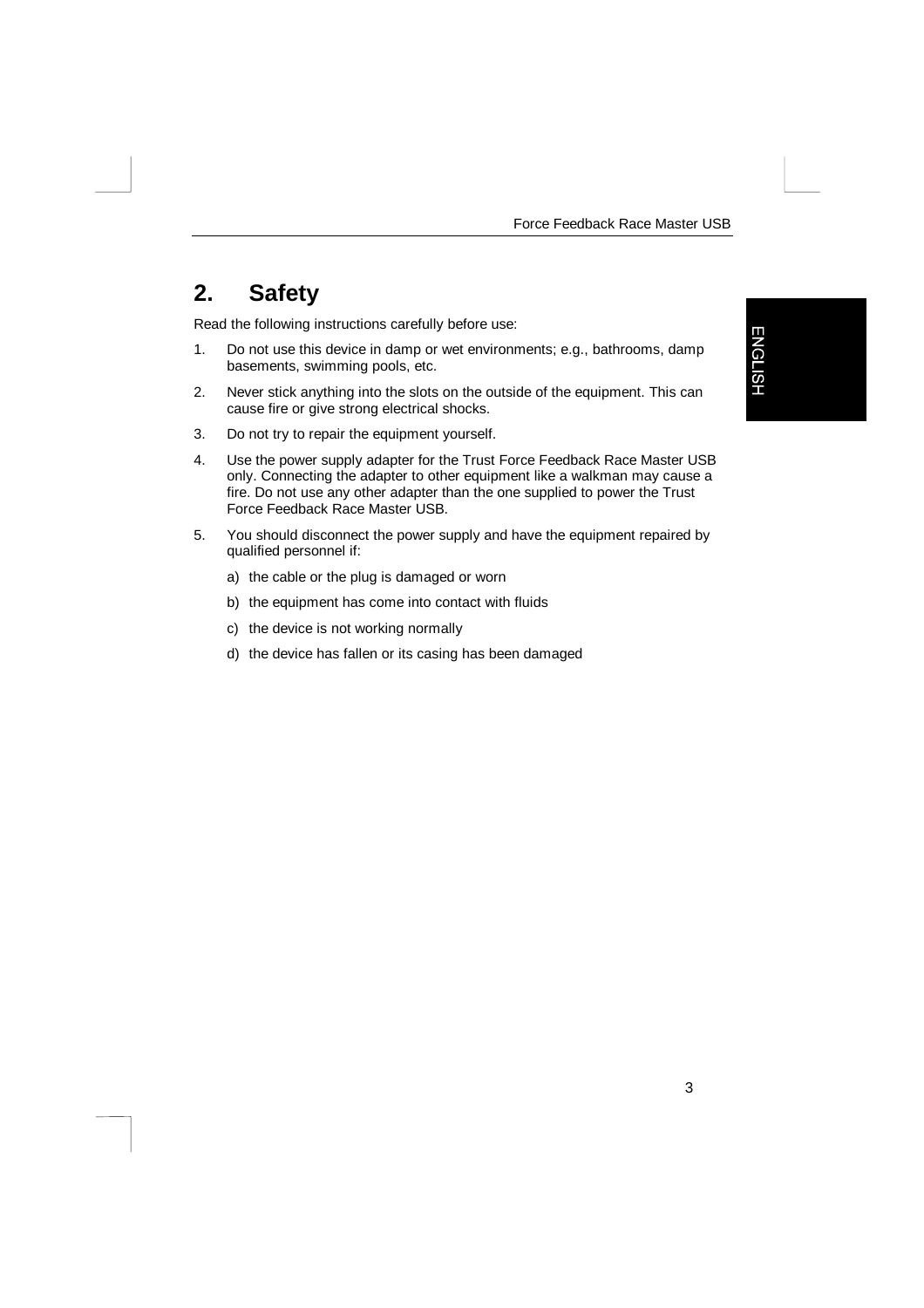## **3. Unpacking and mounting**

You should find the following components in the box:

- Easy install manual
- The steering wheel
- Power supply adapter
- 9-Pin to 25-pin serial port adapter
- CD with drivers and manuals
- CD with racing game (optional)

Please contact your dealer if any of these items are missing.

After unpacking, the steering wheel can be connected.

Follow these steps:

- 1. Place the steering wheel assembly on a table.
- 2. Take the table clamps and check if they will fit around the table's edge. The clamps are not essential, but they provide extra stability.
- 3. If the clamps fit the table, install them. Do not overtighten.
- 4. Connect the separate cable (E) to the pedals (F).
- 5. Place the pedals on the floor.
- 6. Connect the other end of the cable to the 'pedal' connection (B) on the steering wheel assembly.
- 7. Connect the power supply adapter to connection (A) on the steering wheel assembly (see figure 1).



**Figure 1: Connecting the steering wheel.**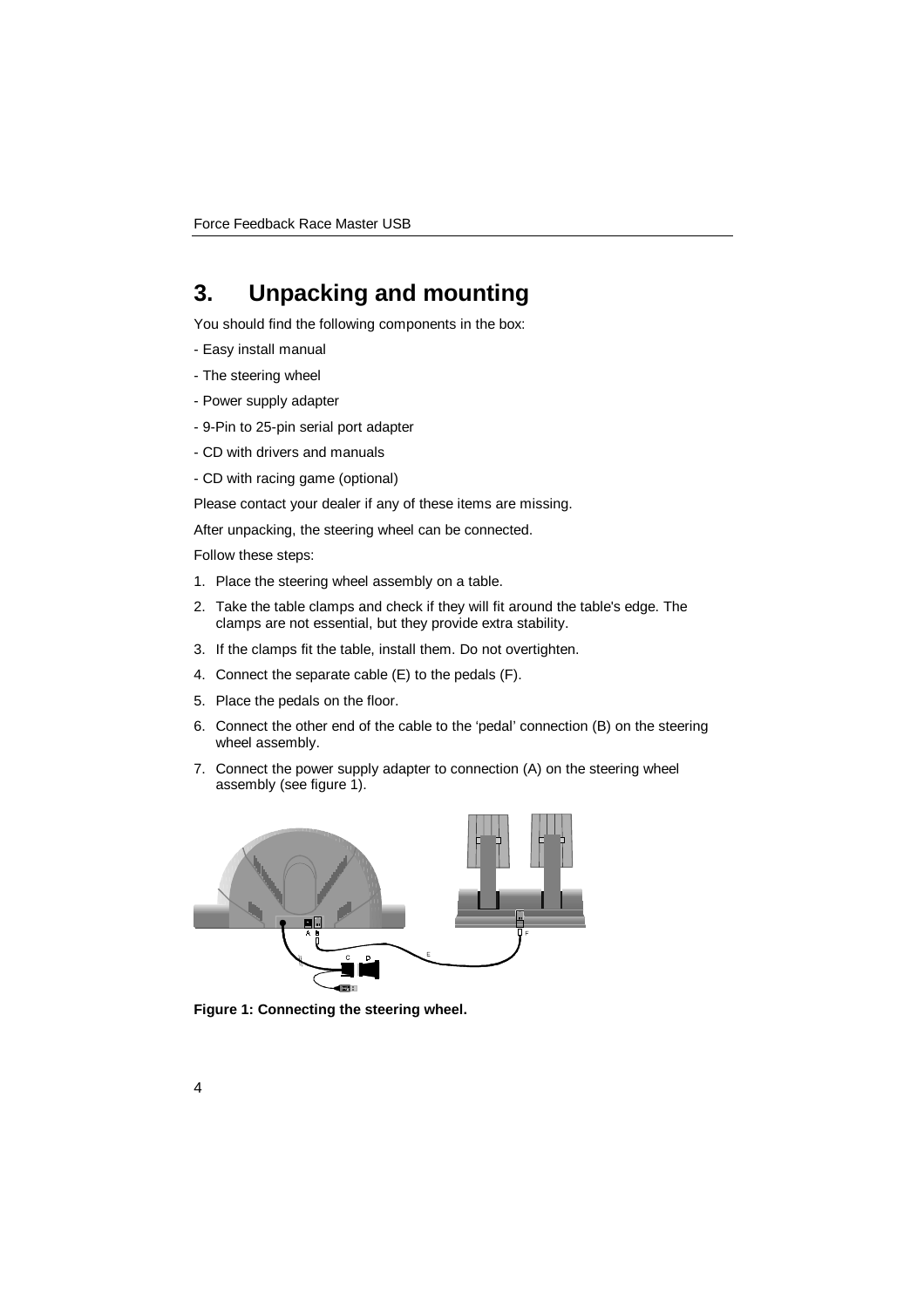## **4. Installing the drivers**

The example assumes that the letter "D" has been assigned to your CD-ROM station. If your system uses a different drive letter for your CD-ROM player, for example "E", you should replace "D" by "E".

The Force Feedback Race Master USB can be connected in a number of different ways.

**ENGLISH** 

If you are using Windows 95, you should use the serial connection. The USB connection will not work. If you are using Windows 98, you can select either the serial or the USB connection. The USB port is the preferred connection.

- **Note:** The serial & USB ports of your PC can usually be found on the back panel of your PC. Please consult the manual supplied with your PC if you are uncertain which connections to use.
- **Note:** The serial port to which the steering wheel is connected should not be assigned the same IRQ number as the mouse or a modem. The use of COM2 is preferred.

#### **4.1. Connection to the serial port (Windows 95)**

- **Note:** If Windows fails to locate files during installation, enter the following path: 'D:\Win95'.
- 1. Shut down Windows and switch off the computer.
- 2. Connect the steering wheel to a free serial port of your computer.
- 3. Start Windows. During the start-up procedure, Windows will detect a new device, an 'Unknown Device'. After a while, a window like the one in figure 2 will be displayed.
- 4. Click on 'Next'. Windows will report that no drivers have been found.
- 5. Click on 'Other locations' and on the entry line, type: 'D:\win95', then click on 'OK'. Windows will locate the driver.
- 6. Click on 'Finish', and Windows will install the drivers. Windows will now restart.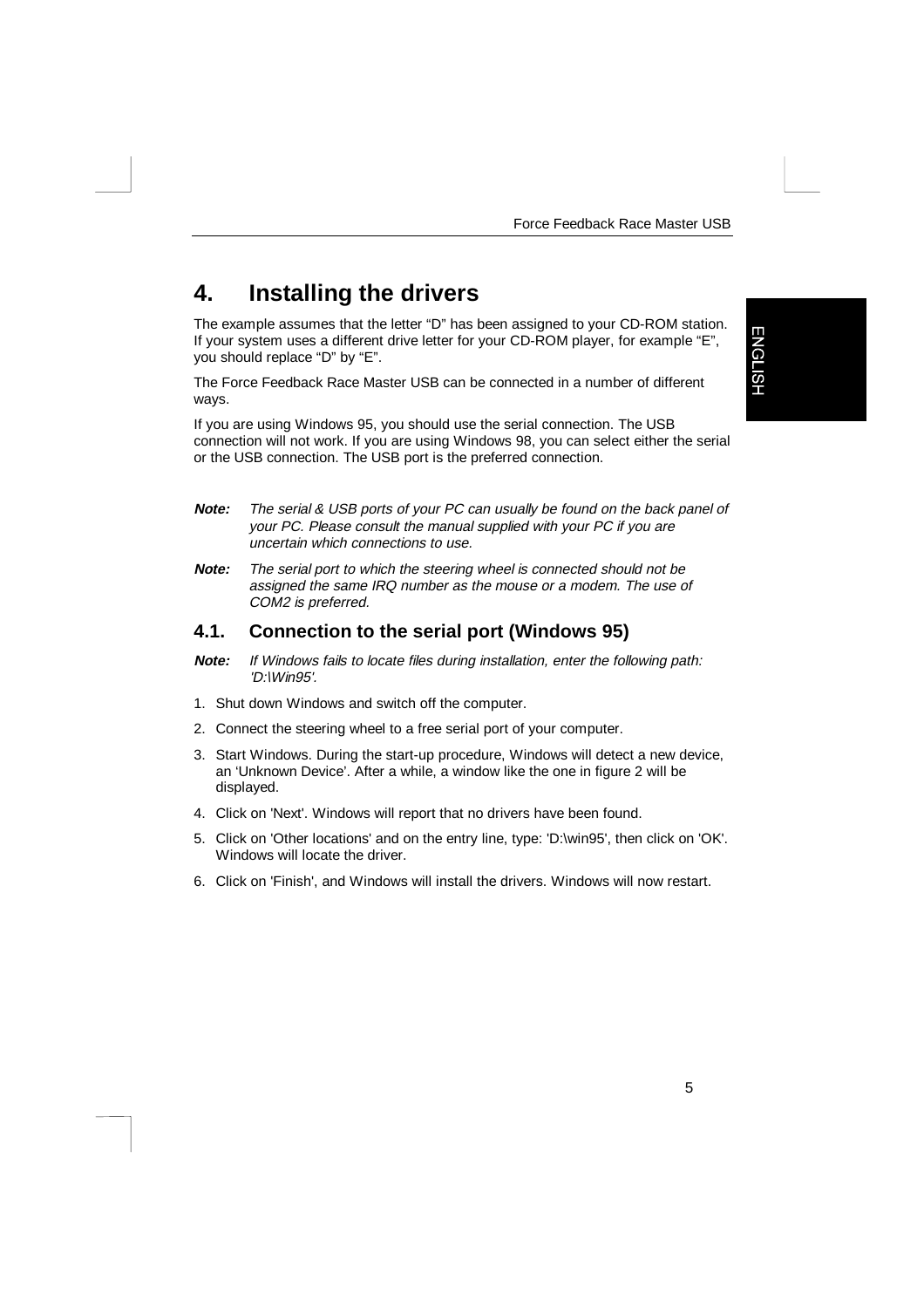#### **4.2. Connection to the serial port (Windows 98)**

**Note:** If Windows fails to locate files during installation, enter the following path: 'D:\Win98'.

- 1. Shut down Windows and switch off the computer.
- 2. Connect the steering wheel to a free serial port of your computer.
- 3. Start Windows. Windows will detect a new device, an 'Unknown Device'. After a while a window like the one shown in figure 2 will be displayed.

| Add New Hardware Wizard |                                                                                                                                                   |
|-------------------------|---------------------------------------------------------------------------------------------------------------------------------------------------|
|                         | This wizard searches for new drivers for:<br><b>Unknown Device</b><br>A device driver is a software program that makes a<br>hardware device work. |
|                         | <br>Cancel<br>< Back                                                                                                                              |

#### **Figure 2: The steering wheel has been found.**

- 4. Insert the CD-ROM containing the drivers into drive D:
- 5. Click on 'Next' twice. A screen like the one shown in figure 3 will be displayed.
- 6. Click on 'Specify a location', and on the entry line, type: 'D:\win98' .
- 7. Click on 'Next'. Windows will report that the driver has been found.
- 8. Click on 'Next' to install the drivers.
- 9. Click on 'Finish' to complete the installation procedure. Windows may ask you to restart the system.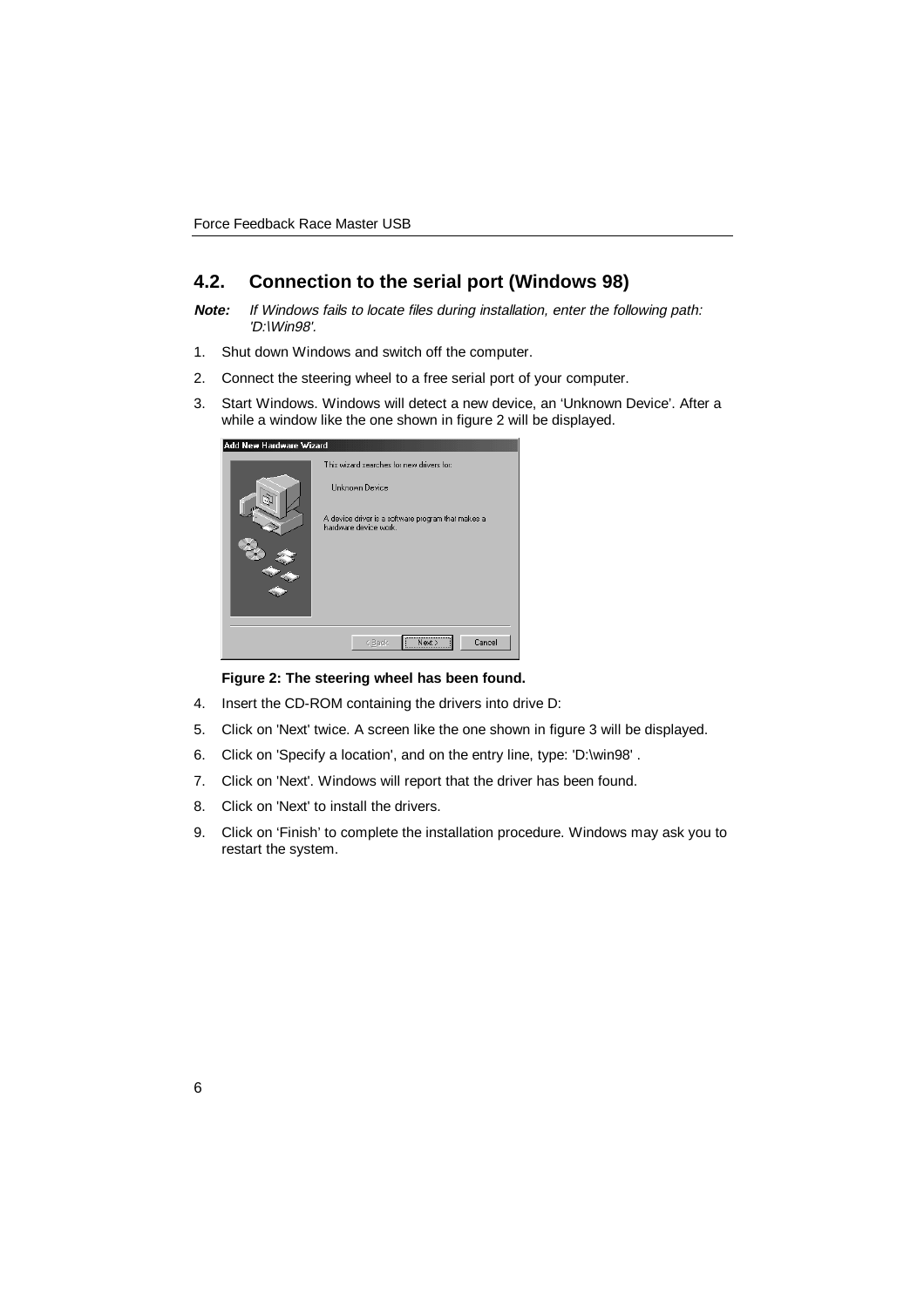**ENGLISH** 

7

#### **4.3. Connection to the USB port (Windows 98 only)**

- 1. Switch on the computer and start Windows.
- 2. Make sure the driver and application CD-ROM is in your CD-ROM drive.
- 3. Connect the USB cable of the steering wheel to the USB port of your computer. Windows should report that it has detected new hardware and display a screen like the one shown in figure 2.
- 4. Click on 'Next' twice. A screen like the one shown in figure 3 will be displayed.

| Click on 'Next' twice. A screen like the one shown |                                                                                                                                                                                                                                                                                              |  |  |  |  |  |
|----------------------------------------------------|----------------------------------------------------------------------------------------------------------------------------------------------------------------------------------------------------------------------------------------------------------------------------------------------|--|--|--|--|--|
| Add New Hardware Wizard                            |                                                                                                                                                                                                                                                                                              |  |  |  |  |  |
|                                                    | Windows will search for new drivers in its driver database<br>on your hard drive, and in any of the following selected<br>locations. Click Next to start the search.<br>$\Box$ Floppy disk drives<br>CD-ROM drive<br>Microsoft Windows Update<br>Ⅳ Specify a location:<br>D:\Win98<br>Browse |  |  |  |  |  |
|                                                    |                                                                                                                                                                                                                                                                                              |  |  |  |  |  |
|                                                    | Next ><br>Cancel<br>< Back                                                                                                                                                                                                                                                                   |  |  |  |  |  |

#### **Figure 3: Entering the driver location**

- 5. Next, click on 'Specify a location' and in the entry field, type: 'D:\win98'. Then click on 'Next'. Windows will report that the driver has been found.
- 6. Click on 'Next' to install the drivers.
- 7. Click on 'Finish'.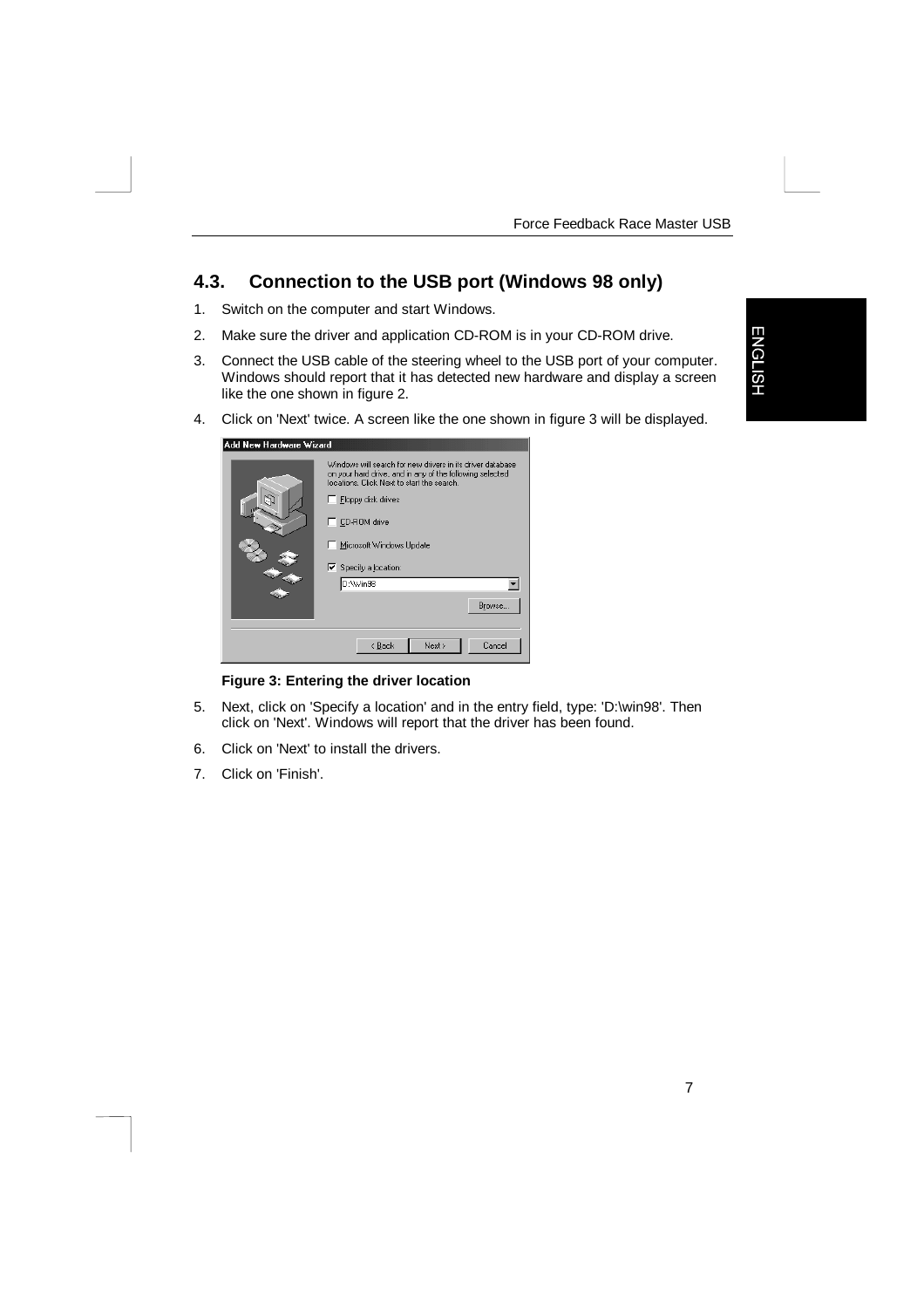### **4.4. Adjusting and testing the steering wheel**

- 1. Go to the 'Control Panel'.
- 2. Double-click on the 'Game Controllers' icon, see figure 4.



#### **Figure 4: Game controllers icon**

3. Click on 'Add Game Controller'. A list of available joysticks will be displayed. See figure 5.

| Add Game Controller                                                            |  |
|--------------------------------------------------------------------------------|--|
|                                                                                |  |
| To add a game controller, select the controller below and click OK.            |  |
| Controllers:                                                                   |  |
| [Custom]                                                                       |  |
| 2-axis, 2-button joystick<br>2-axis, 4-button joystick.                        |  |
| 2-button flight yoke                                                           |  |
| 2-button flight yoke w/throttle                                                |  |
| 2-button gamepad<br>3-axis, 2-button joystick                                  |  |
|                                                                                |  |
| If your game controller does not appear in the list above, click on Add Other. |  |
|                                                                                |  |
| Add Other                                                                      |  |
|                                                                                |  |
|                                                                                |  |
| Cancel<br>OK                                                                   |  |
|                                                                                |  |

#### **Figure 5: Add the joystick**

- 4. In the list, find the 'Trust Force Feedback Race Master USB'. Use the cursor keys to scroll through the list if necessary.
- 5. Click on 'Trust Force Feedback Race Master USB' and then on 'OK'. The window should now look like the one shown in figure 6. The status should be 'OK' to show that the steering wheel has been successfully installed. The following steps will test the steering wheel.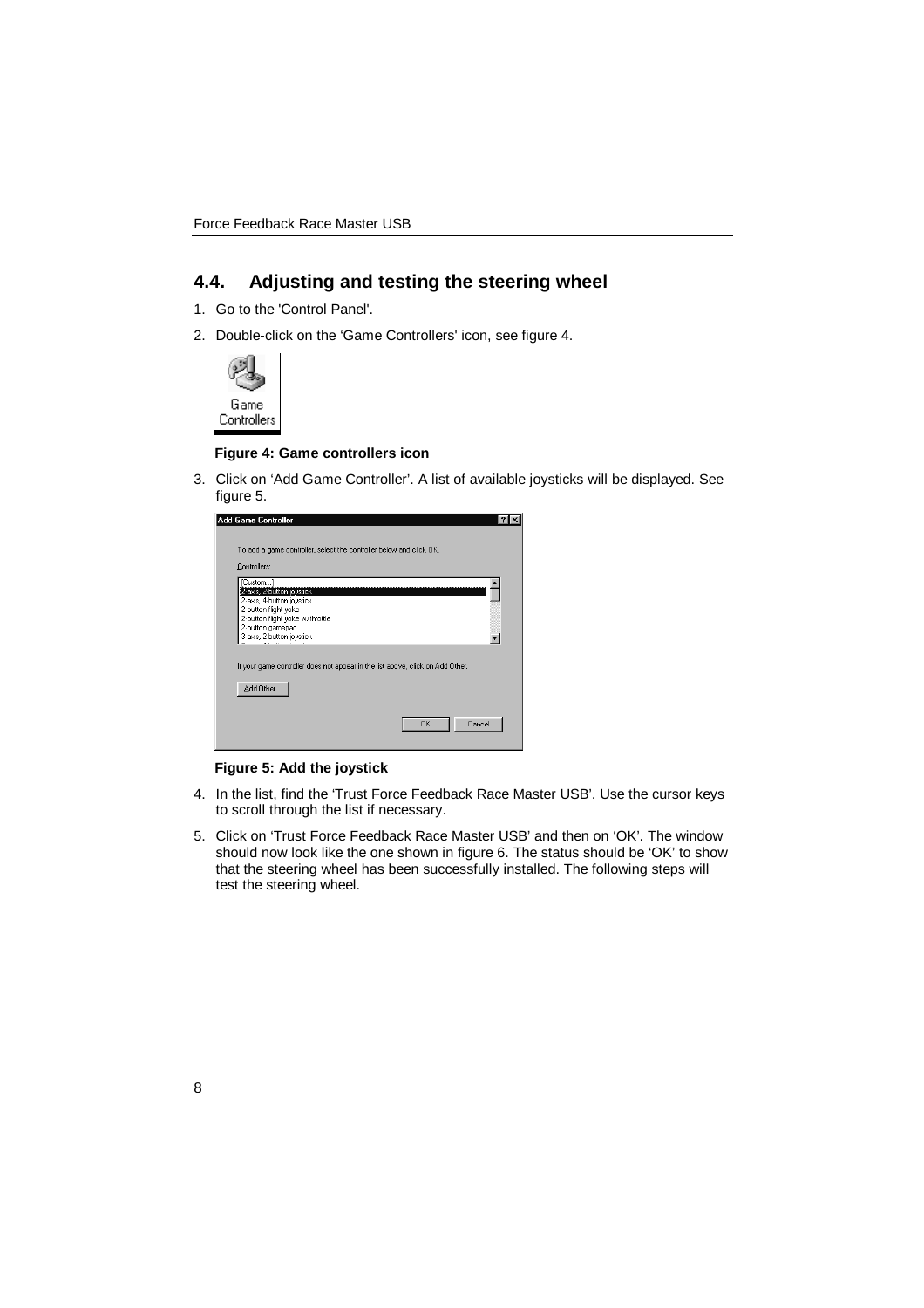#### Force Feedback Race Master USB

| <b>Game Controllers</b>                                                                                                                                              |                     |
|----------------------------------------------------------------------------------------------------------------------------------------------------------------------|---------------------|
| General Advanced                                                                                                                                                     |                     |
| <b>Game Controllers</b>                                                                                                                                              |                     |
| Controller<br>Trust Force Feedback Race Master                                                                                                                       | <b>Status</b><br>ÖK |
| Add<br>Remove<br>To configure or test a controller, select the controller and click Properties.<br>Use the Add or Remove buttons to update the game controller list. | Properties          |
|                                                                                                                                                                      | <b>OK</b>           |

# **ENGLISH**

#### **Figure 6: The steering wheel is ready for use**

6. Click on 'Properties'. A new window will be displayed. See figure 7.

| <b>Trust Force Feedback Race Master Properties</b>                                                                                      |                    |  |  |  |  |  |
|-----------------------------------------------------------------------------------------------------------------------------------------|--------------------|--|--|--|--|--|
| Test Input   T Test Forces   T Gain Settings                                                                                            |                    |  |  |  |  |  |
| Calibration of this device is not necessary. The device will automatically calibrate<br>itself as it is moved throughout its workspace. |                    |  |  |  |  |  |
| To test the force-feedback functionality of your device click on the 'Test Forces'<br>tab above.                                        |                    |  |  |  |  |  |
| Position:                                                                                                                               | Point of View Hat: |  |  |  |  |  |
| $\times$ and $\times$                                                                                                                   |                    |  |  |  |  |  |
| <b>Buttons:</b><br>.                                                                                                                    |                    |  |  |  |  |  |
| <b>OK</b>                                                                                                                               | Cancel<br>Apply    |  |  |  |  |  |

#### **Figure 7: Testing the buttons**

- 7. Try all the controls and buttons to see if they have the desired effect.
- 8. Click on the 'Test Forces' tab.
- 9. Test the force feedback by pressing the buttons. The steering wheel should vibrate or move whenever a button is pressed. In addition, a sound signal should be produced.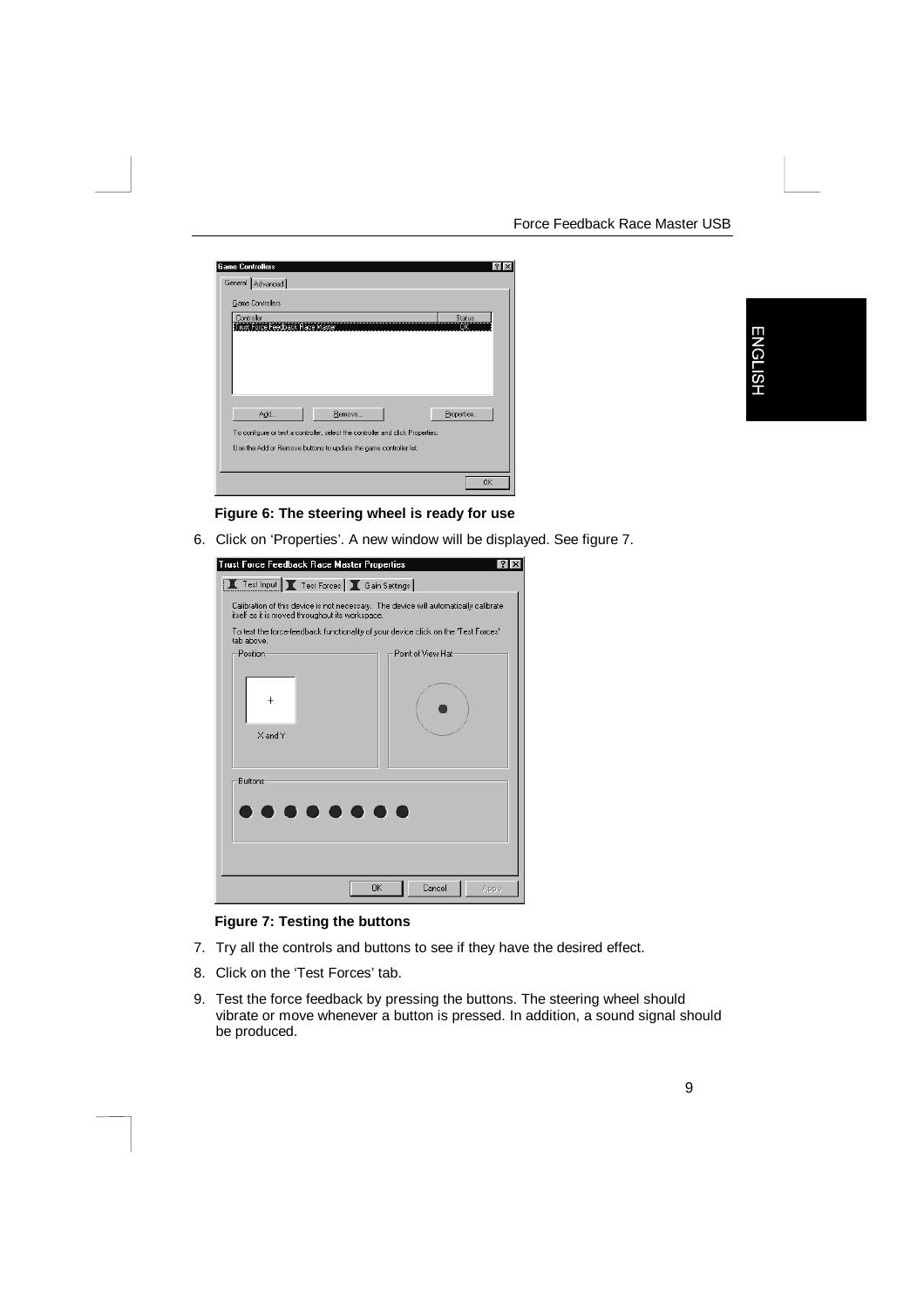- 10. Click on the 'Gain Settings' tab.
- 11. This option will let you adjust the force feedback to your personal taste.
- 12. Click on 'OK'. This will end the test.
- 13. Click on 'OK' to close the 'Game Controller' window. The Trust Force Feedback Race Master USB is now ready for use.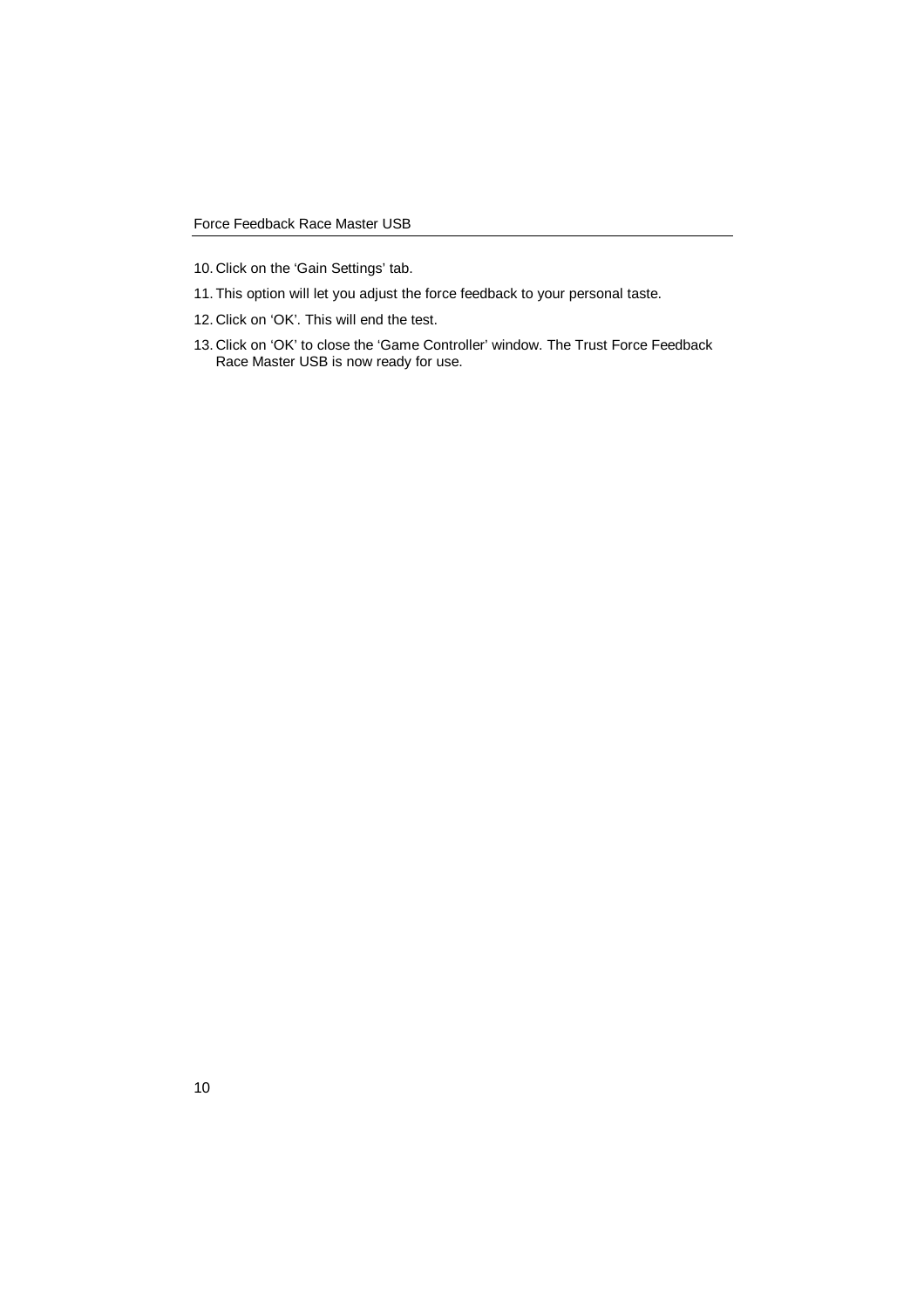## **5. Operation**

#### **5.1. Buttons and features**

The Trust Force Feedback Race Master USB has 6 firing buttons, a double gear shift lever, and a HAT switch. These can be freely programmed to functions in any games supporting DirectX 5.0 or better.

The order of the buttons is shown in figure 8. This information may be necessary to set up your game.

**ENGLISH** 



#### **Figure 8: Steering wheel**

- a) Button, firing button 4
- b) Button, firing button 3
- c) Button, firing button 5
- d) Button , firing button 6
- e) Button, firing button 7
- f) Button, firing button 8
- g) Gear shift lever. Pull towards you to activate firing button 2, push away to activate firing button 1.
- h) HAT switch for 8 directions, can be used for all-round vision if your game supports this feature.

**Note**: Rotating the steering wheel controls the X-axis of joystick 1.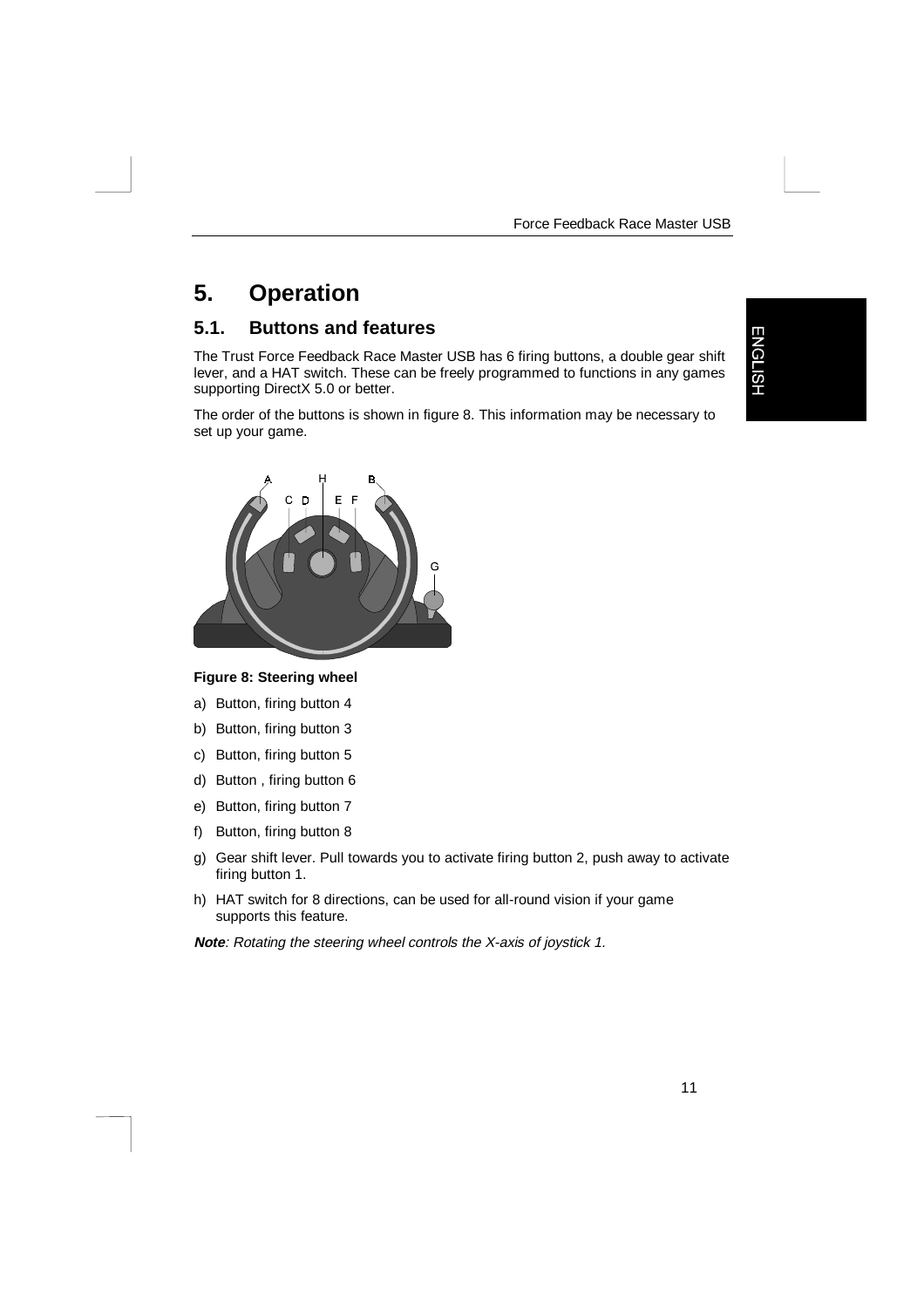

**Figure 9: Pedals**

a) Brake pedal (Y-axis of joystick 1)

b) Accelerator pedal (Y-axis of joystick 1)

#### **5.2. Demo mode**

For shop demonstrations and test purposes, the Trust Force Feedback Race Master USB features a demonstration mode. In this mode, the steering wheel will vibrate and move without the need to connect a computer. To start the demo mode:

- 1) The steering wheel must NOT be connected to the computer.
- 2) Switch off the steering wheel by disconnecting the power supply adapter plug from the steering wheel.
- 3) Pull the gear shift leaver (g) towards you and simultaneously depress button (b). See figure 8. Hold the buttons down.
- 4) Connect the power supply adapter plug to the steering wheel.
- 5) Wait 10 seconds.
- 6) Release the buttons. The steering wheel will now operate in demonstration mode.
- 7) Press the buttons for a demonstration.

Switch off the steering wheel to end the demo.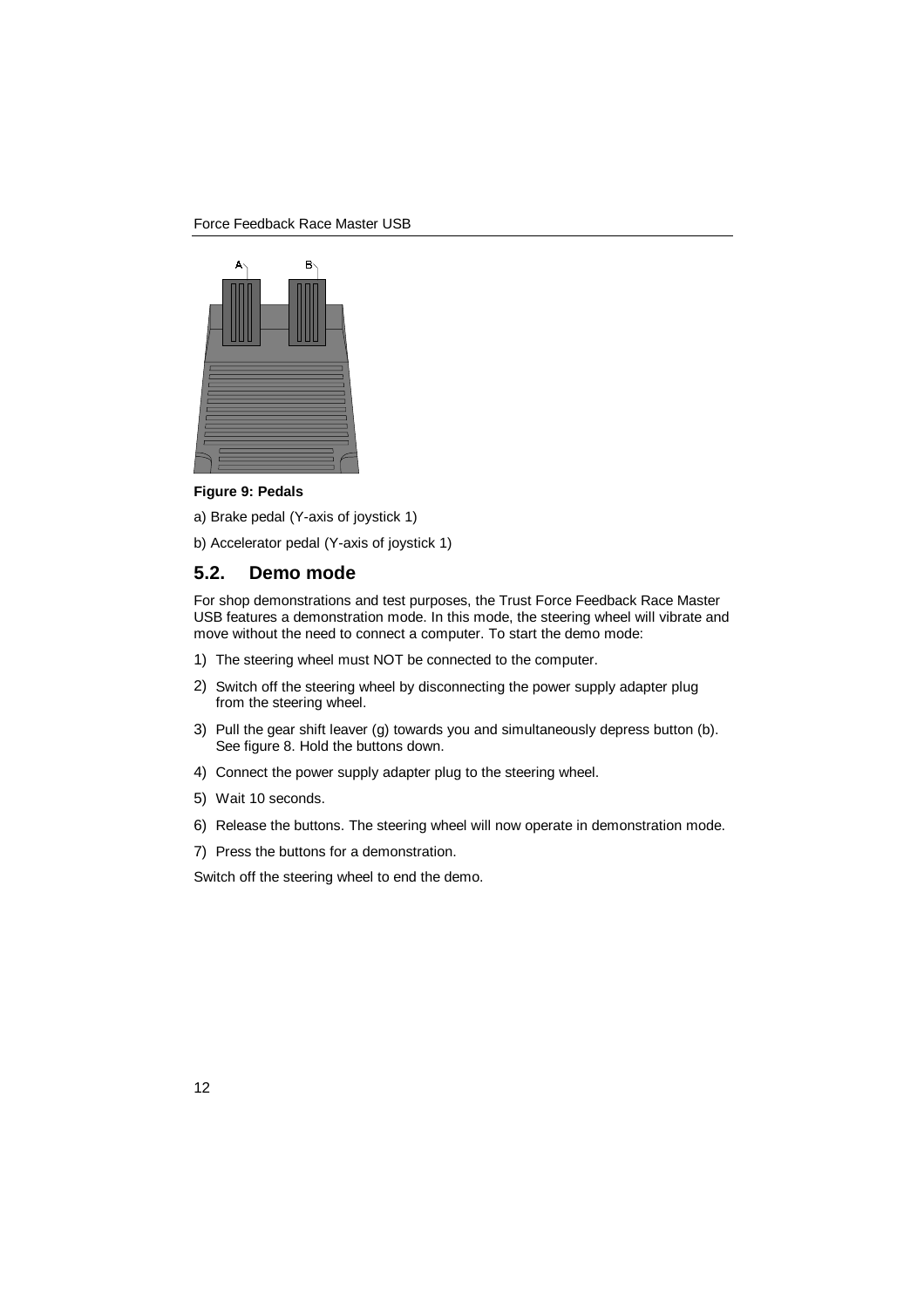## **6. Uninstalling**

#### **6.1. Steering wheel connected to serial port**

Uninstalling will only be necessary if you no longer will be using the Trust Force Feedback Race Master USB, or if you need an extra serial port for e.g. a modem. Proceed as follows:

- 1. Open the 'Game Controller' screen by following steps 1 and 2 from section 4.4. The screen shown in figure 6 will be displayed.
- 2. Click on Trust Force Feedback Race Master USB.
- 3. Click on 'Remove'. The system will ask for confirmation to uninstall.
- 4. Click on 'Yes' to confirm. The steering wheel will be removed from the list.
- 5. Click on 'OK' to close the 'Game Controller' screen.

The steering wheel has now been removed from the Windows set-up and you are free to use the serial port for other devices. Follow the steps in section 4.4 if you wish to reinstall the steering wheel.

#### **6.2. Steering wheel connected to USB**

If you have connected the steering wheel to the USB port of your computer, no special procedure is required. As soon as you disconnect the steering wheel USB plug from the USB port of your computer, the drivers will automatically be disabled.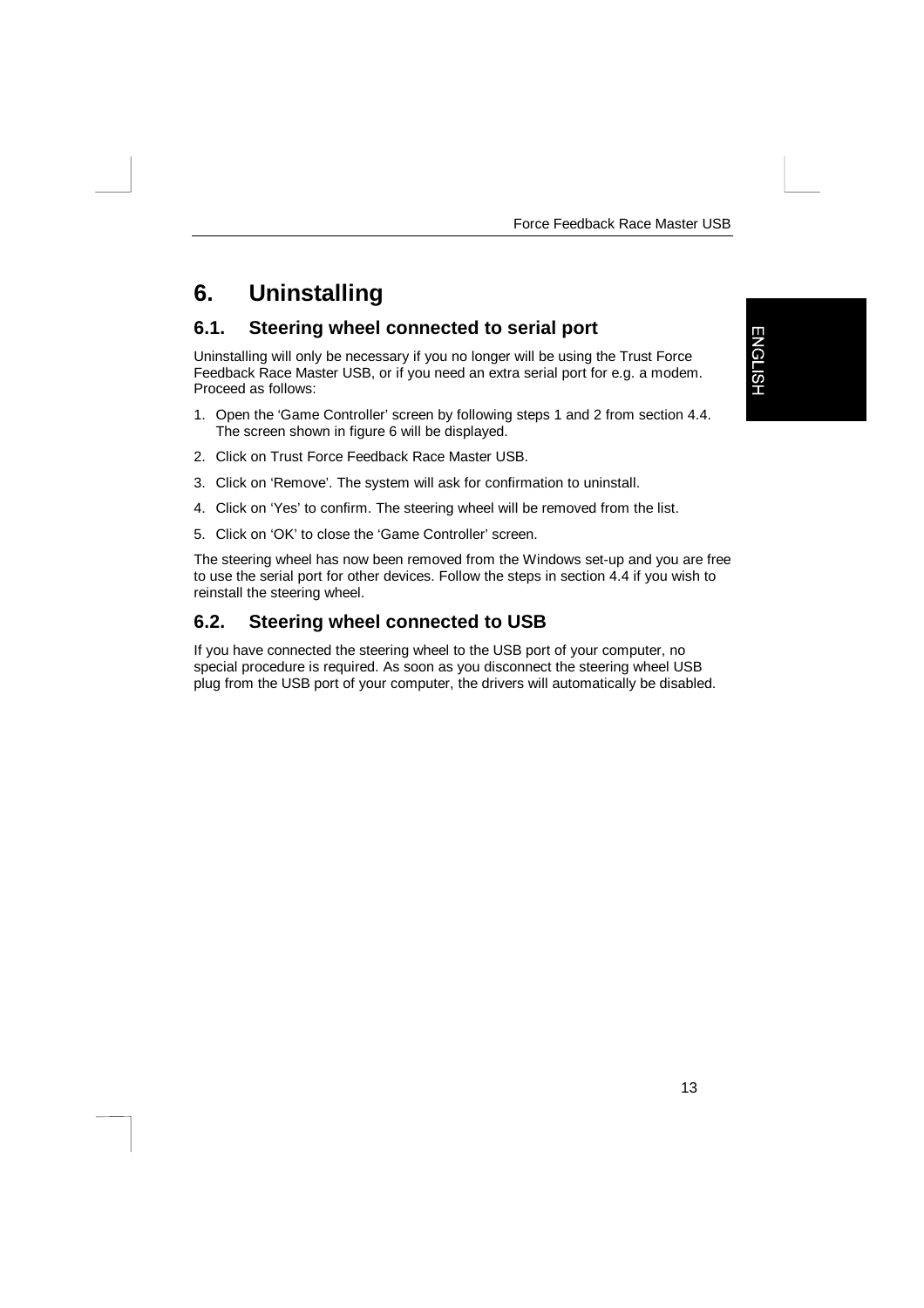## **7. Acrobat Reader**

#### **7.1. Installation**

- 1. Insert the driver & application CD-ROM into your CD-ROM drive.
- 2. Select 'Run' from the Start menu.
- 3. Type [D:\ACROBAT\SETUP.EXE] and click on 'OK' to continue. Follow the onscreen instructions to complete the installation.

#### **7.2. Reading the electronic manual**

- 1. Start the program Acrobat Reader 3.01 (Start Programs Acrobat Reader).
- 2. Click the 'Open' option in the 'File' menu. (See figure 10)

|   | Acrobat Reader - [Acrobat.pdf] |  |              |     |
|---|--------------------------------|--|--------------|-----|
|   | File Edit View Tools Window    |  | Help         |     |
| D | Open                           |  | Ctrl+0       | D D |
|   | Close                          |  | Ctrl+W       |     |
|   | Document Info                  |  |              |     |
|   | Print                          |  | $C$ trl+ $P$ |     |
|   | Print Setup                    |  | Ctrl+Shift+P |     |
|   | Preferences                    |  |              |     |
|   | Exit                           |  | Alt+F4       |     |
|   |                                |  |              |     |

**Figure 10: Opening a file**

- 3. Select the language of the manual you want to read. The manuals are located in the directory 'MANUAL' on the CD-ROM. Click the 'Open' button to open the file.
- 4. The manual is now displayed.

#### **7.3. Printing the manual**

- 1. Click the 'Print' option in the 'File' menu. See figure 10.
- 2. Adjust the settings if necessary.
- 3. Click on 'OK' to print the document.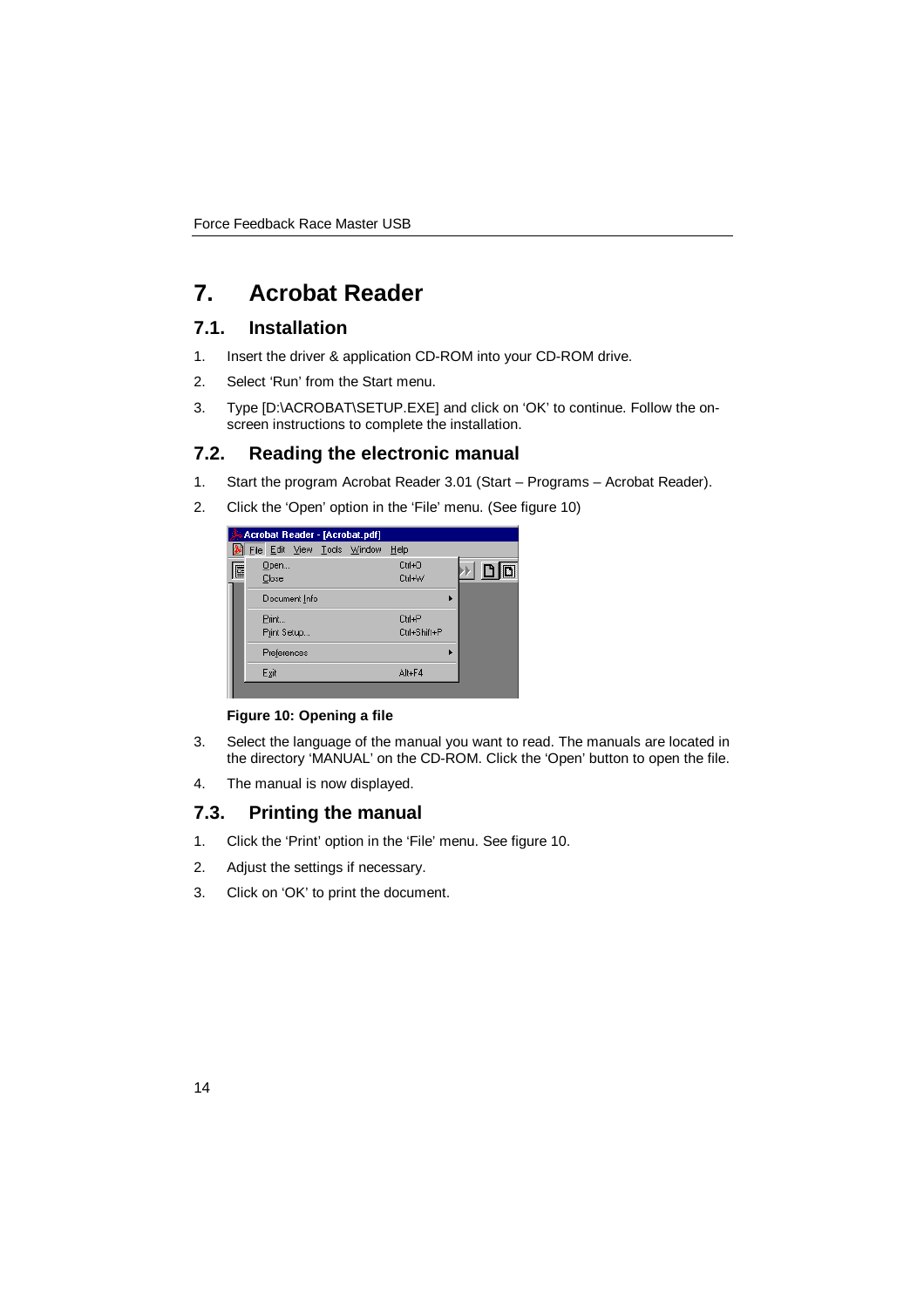# **8. Troubleshooting**

| Problem                                                                                   | Cause                                           | <b>Possible solutions</b>                                                                                     |
|-------------------------------------------------------------------------------------------|-------------------------------------------------|---------------------------------------------------------------------------------------------------------------|
| Windows does not detect<br>a new device after<br>connecting the steering<br>wheel.        | Cables not connected<br>properly.               | Check cables and power supply                                                                                 |
|                                                                                           | USB port of the<br>computer out of<br>order.    | Remove USB port from device<br>management and reinstall.                                                      |
|                                                                                           | Serial port of the<br>computer out of<br>order. | Test and remedy.                                                                                              |
| Windows does not detect<br>a new device after<br>connecting the steering<br>wheel to USB. | Drivers already<br>installed.                   | Start Windows in 'Safe Mode'<br>using F8, and remove the old<br>drivers. Restart and reinstall.               |
| The computer hangs<br>when using USB.                                                     | USB port shares IRQ<br>with other device.       | Remove expansion cards from<br>computer, or rearrange.                                                        |
| Installation cannot be<br>undone because<br>components are not listed<br>in Windows.      | DirectX not installed<br>under Windows 95.      | Install DirectX 5.0 from the<br>games CD, or download it<br>from the Internet<br>(www.microsoft.com/directx). |
| Status of the steering<br>wheel is 'Not Connected'<br>in figure 12, section 4.5.          | Cables not connected<br>properly.               | Reconnect.                                                                                                    |
|                                                                                           | Port out of order.                              | Test and remedy.                                                                                              |
|                                                                                           | Serial port already in<br>use.                  | Remove old drivers.                                                                                           |
| Steering wheel operates,<br>but force feedback does<br>not.                               | Game does not<br>feature force<br>feedback.     | Select a different game.                                                                                      |
|                                                                                           | Steering wheel may<br>be faulty.                | Test first, see section 5.2, and<br>if faulty, contact your dealer.                                           |
|                                                                                           | DirectX not installed.                          | Install from game CD-ROM.                                                                                     |
|                                                                                           | Force feedback not<br>selected in game.         | Select (see game manual).                                                                                     |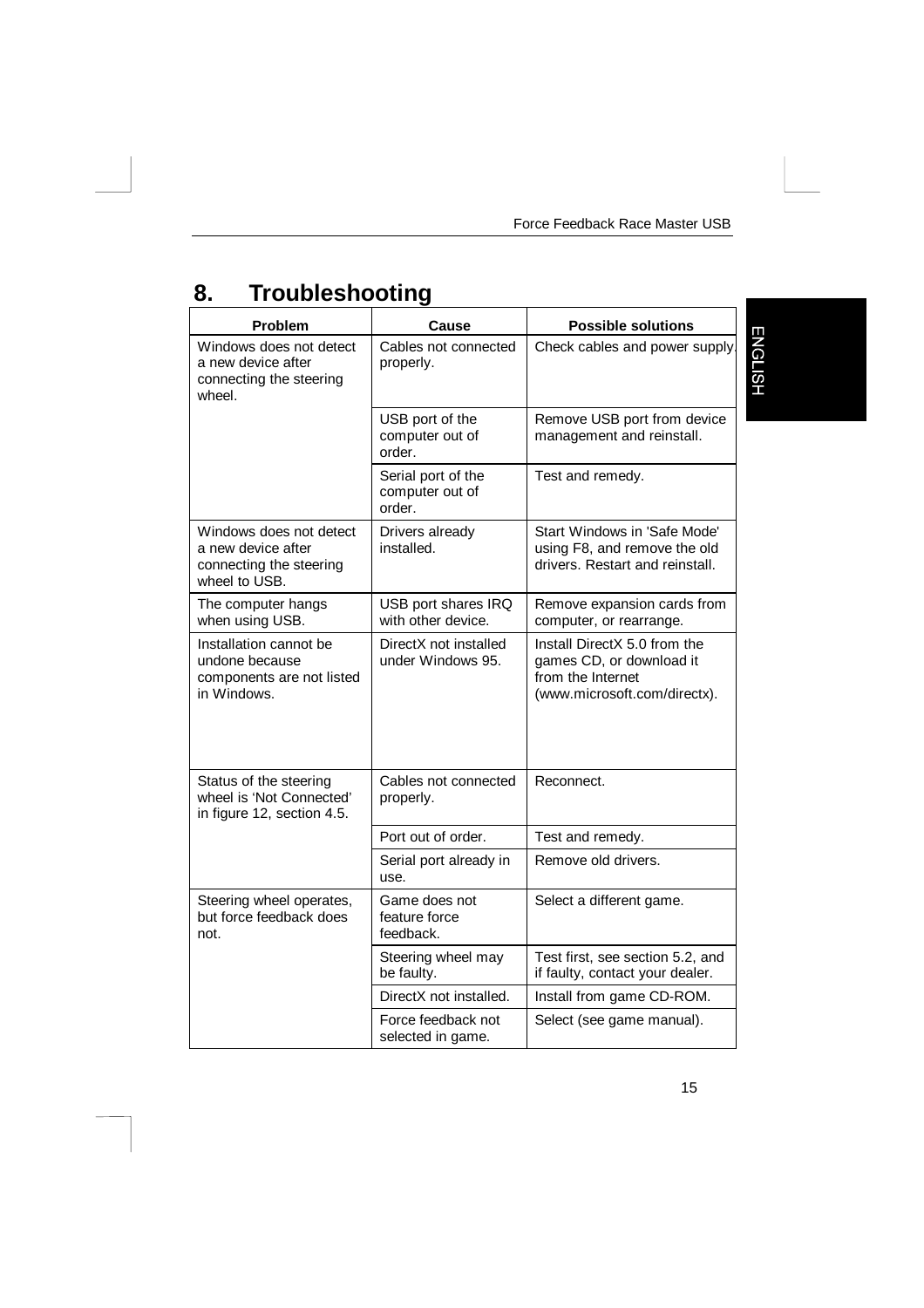#### Force Feedback Race Master USB

| <b>Problem</b>                                                                          | Cause                                                                  | <b>Possible solutions</b>                                                                                                         |
|-----------------------------------------------------------------------------------------|------------------------------------------------------------------------|-----------------------------------------------------------------------------------------------------------------------------------|
| Steering wheel does not<br>operate at all in game.                                      | Game incompatible<br>with DirectX 5 or<br>better, or game uses<br>DOS. | Select a different game.                                                                                                          |
|                                                                                         | Game set up for<br>keyboard control.                                   | See game manual about<br>setting up the game for<br>steering wheel control.                                                       |
|                                                                                         | Drivers not installed.                                                 | See Chapter 4.                                                                                                                    |
| Cannot calibrate in<br>Windows.                                                         | Calibration is<br>automatic.                                           | Not necessary in Windows.<br>May be required in some<br>games, see game manual.                                                   |
| Modem out of order after<br>installing the steering<br>wheel.                           | Serial port conflict.                                                  | Set steering wheel serial port<br>to COM2 and set modem to<br>use a different IRQ.                                                |
|                                                                                         | Modem used on same<br>port due to switched<br>cables.                  | See Chapter 6 before using<br>the modem.                                                                                          |
| Mouse out of order or<br>working erratically after<br>installing the steering<br>wheel. | Serial port conflict.                                                  | Set the steering wheel serial<br>port to COM2 and the mouse<br>to COM1, or use a PS/2 type<br>mouse. See your computer<br>manual. |